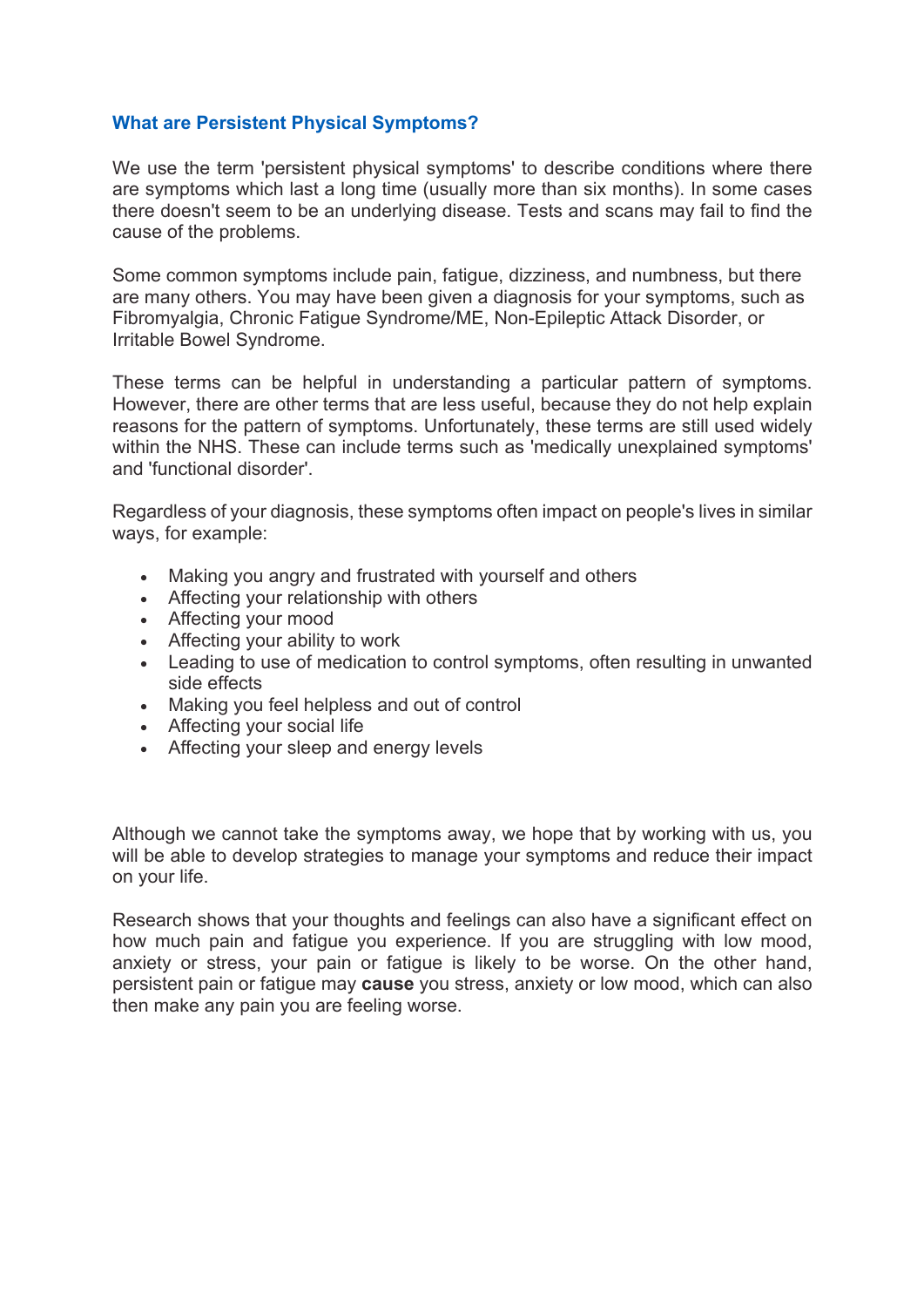## Why Are Services Changing?

The way persistent physical symptoms, pain and fatigue are managed within the NHS is changing. If you suffer from these, your GP will advise you to stay as active as you can. New research shows that resting too much can make things worse.

In the past, you may have been prescribed medications for your pain. These may be Opioids (such as Codeine, Fentanyl, Morphine, Methadone, or others) or Gabapentinoids (such as Gabapentin or Pregabalin). You may also have been given injection treatments, for example, in your spine for back pain.

New research has shown that these aren't very effective at treating long-term pain. It has also shown that sometimes, they can be dangerous.

Instead of giving you these treatments, we can work with you to understand the causes of your pain and help you manage it in different ways. We do this by understanding more about how the mind, body and our environment are linked - how one can affect the other in many ways. We can use this knowledge to help you overcome your symptoms.

## The Biopsychosocial Model of Care

Many persistent symptoms of pain or fatigue result from a "**normal"** nervous system acting in "**abnormal"** ways. The nervous system is complex, and is affected by just about everything around us. It is also affected by things inside our bodies - our own biology and our thoughts and emotions. Sounds, smells, memories, associations, culture, expectations, thoughts, and input from various parts of our bodies can all act together to make pain and fatigue conditions better or worse. Because of a lot of recent research, we now know how the nervous system works better than we did in the past, and how these thoughts and external triggers can affect it to create pain and fatigue.

Some times our body can cause problems by behaving in an unhelpful way:

- It can be too sensitive, firing up at the slightest thing when it doesn't need to, making pain worse;
- It can respond to protect us when it doesn't need to for example, by creating muscle spasms or switching muscles off to protect you from potential harm;
- It can learn patterns that aren't helpful. It gets so good at reacting in certain situations that the reactions happens more frequently, or even without the need for the original trigger to be present.

Learning how the body uses all of these triggers and aligning our care to manage them better is called the Biopsychosocial model of care. You may find the approach a little strange at first. This way of looking at persistent symptoms doesn't really fit with how society has seen healthcare in the past. We have been brought up to think that medicine has all the answers. The reality is that there isn't a way to 'cure' pain that will work for everyone, as everyone is different and has different experiences and understanding of the world around them.